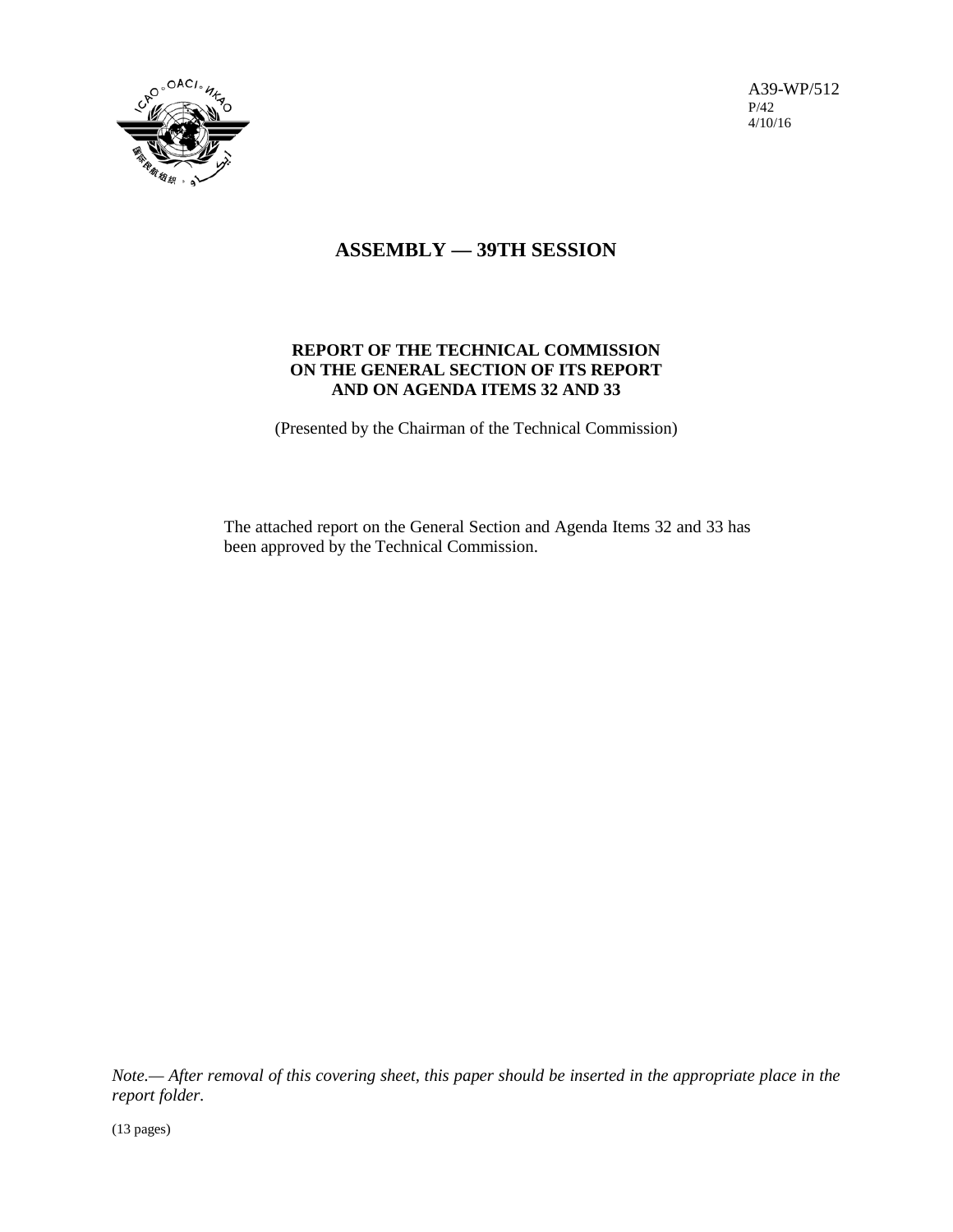#### **REPORT OF THE TECHNICAL COMMISSION TO THE ASSEMBLY**

#### **General**

1. The Technical Commission held six meetings between 29 September and 4 October 2016.

2. Mr. G. Harris (New Zealand) was elected Chairman at the Second Plenary Meeting of the Assembly. The Commission, at its first meeting, elected as First Vice-Chairman Mr. P. Henttu (Finland) on a nomination by Brazil and seconded by Singapore. Also based on a nomination by Brazil, seconded by Singapore, the Commission elected as Second Vice-Chairman, Ms. P. Assoumou Koki (Cameroon).

3. Representatives from some 180 Contracting States and 50 Observer Delegations attended one or more meetings of the Commission.

4. The Secretary of the Commission was Mr. S.P. Creamer, Director of the Air Navigation Bureau. Messrs. H. Gourdji, Deputy Director of Monitoring and Oversight, R. MacFarlane, Deputy Director of Air Navigation Capacity and Efficiency, C. Radu, Deputy Director of Aviation Safety served as Deputy Secretaries. The Commission was assisted by Mrs. D. Cooper and also by:

Mr. M. Costa, Chief, Accident Investigation Section (AIG)

- Mr. C. Dalton, Chief, Airspace Management and Optimization Section (AMO)
- Mr. Y. Wang, Chief, Airport Operations and Interoperability Section (AOI)
- Mr. M. Fox, Programme Manager, Crisis and Rapid Response (CRR)
- Ms. K. Rooney, Chief Cargo Safety (CSS)
- Mr. M. Merens, Chief, Integrated Aviation Analysis (IAA)
- Mr. S. Da Silva, Chief, Implementation Planning and Support Air Navigation (IMP/AN)
- Mr. M. Vreedenburgh, Chief, Implementation Planning and Support Safety Section (IMP/SAF)
- Ms. J. Jordaan, Chief, Aviation Medicine Section (MED)
- Mr. Y. Fattah, Programme Manager, Multidisciplinary Priorities (MP)
- Mr. N. Rallo, Chief, Safety and Air Navigation Oversight Audit Section (OAS)
- Mr. M. Marin, Acting Chief, Operations Section (OPS)
- Mr. T. Mistos, Chief, Oversight Support Unit (OSU)
- Mr. E. Lassooij, Programme Manager, Performance-based Navigation (PBN)
- Ms. L. Cary, Programme Manager, Remotely Piloted Aircraft Systems (RPAS)
- Ms. E. Gnehm, Programme Coordinator, Safety Management (SM)

and other members of the Secretariat.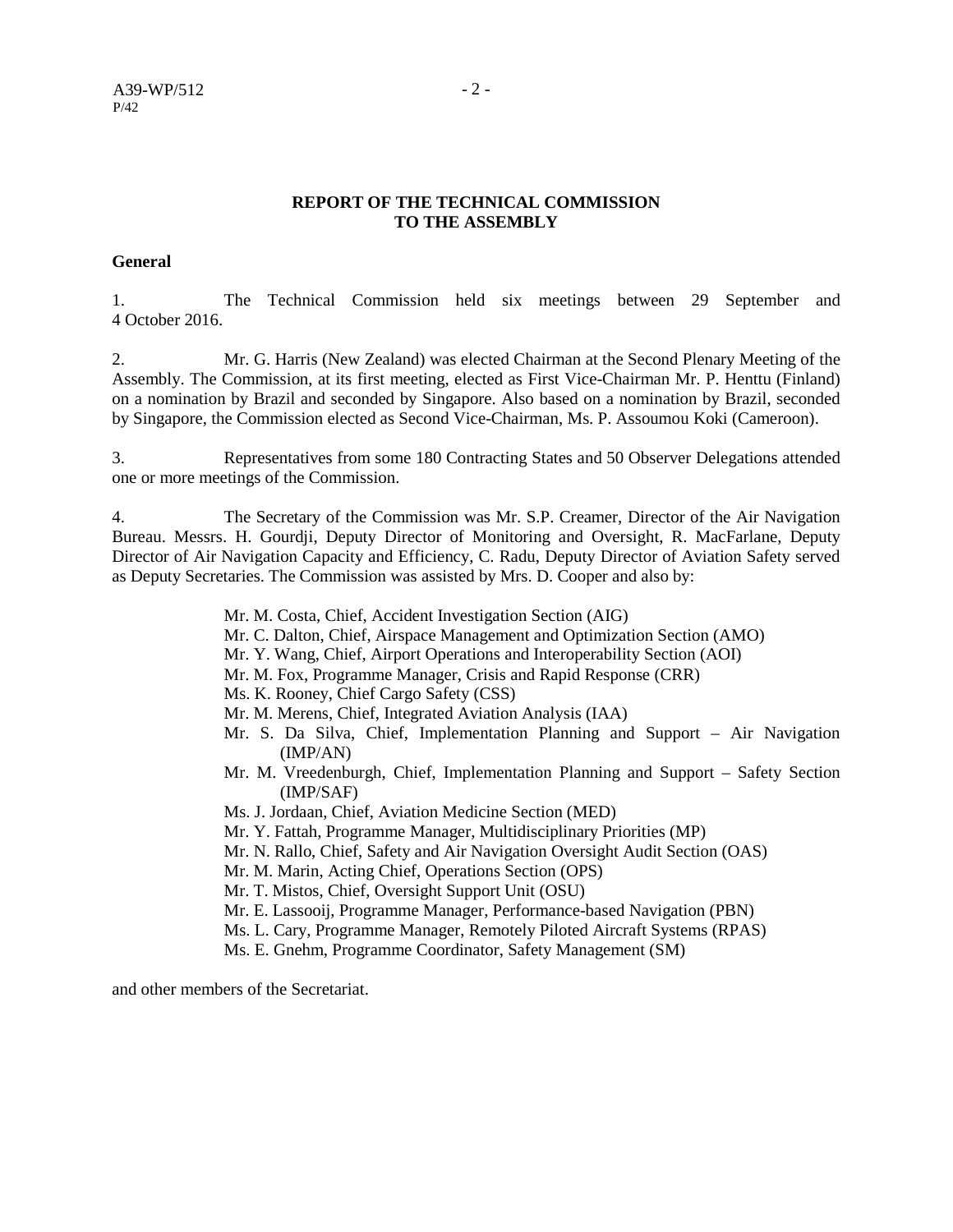#### **Agenda and working arrangements**

5. The Assembly had agreed to the suspension of minutes for the Technical Commission of the 39th Session of the Assembly.

6. The following agenda items were considered by the Commission:

| Agenda Item 32: | Annual Reports of the Council to the Assembly for 2013, 2014 and |
|-----------------|------------------------------------------------------------------|
|                 | 2015                                                             |
| Agenda Item 33: | Aviation safety and air navigation monitoring and analysis       |
| Agenda Item 34: | Aviation safety and air navigation policy                        |
| Agenda Item 35: | Aviation safety and air navigation standardization               |
| Agenda Item 36: | Aviation safety and air navigation implementation support        |
| Agenda Item 37: | Other issues to be considered by the Technical Commission        |

7. The documents and working papers associated with the work of the Commission are listed by agenda item in the appendix to this report.

8. The action taken by the Commission in respect of each item is reported on separately in the paragraphs which follow. The material is arranged according to the numerical sequence of the agenda items considered by the Commission.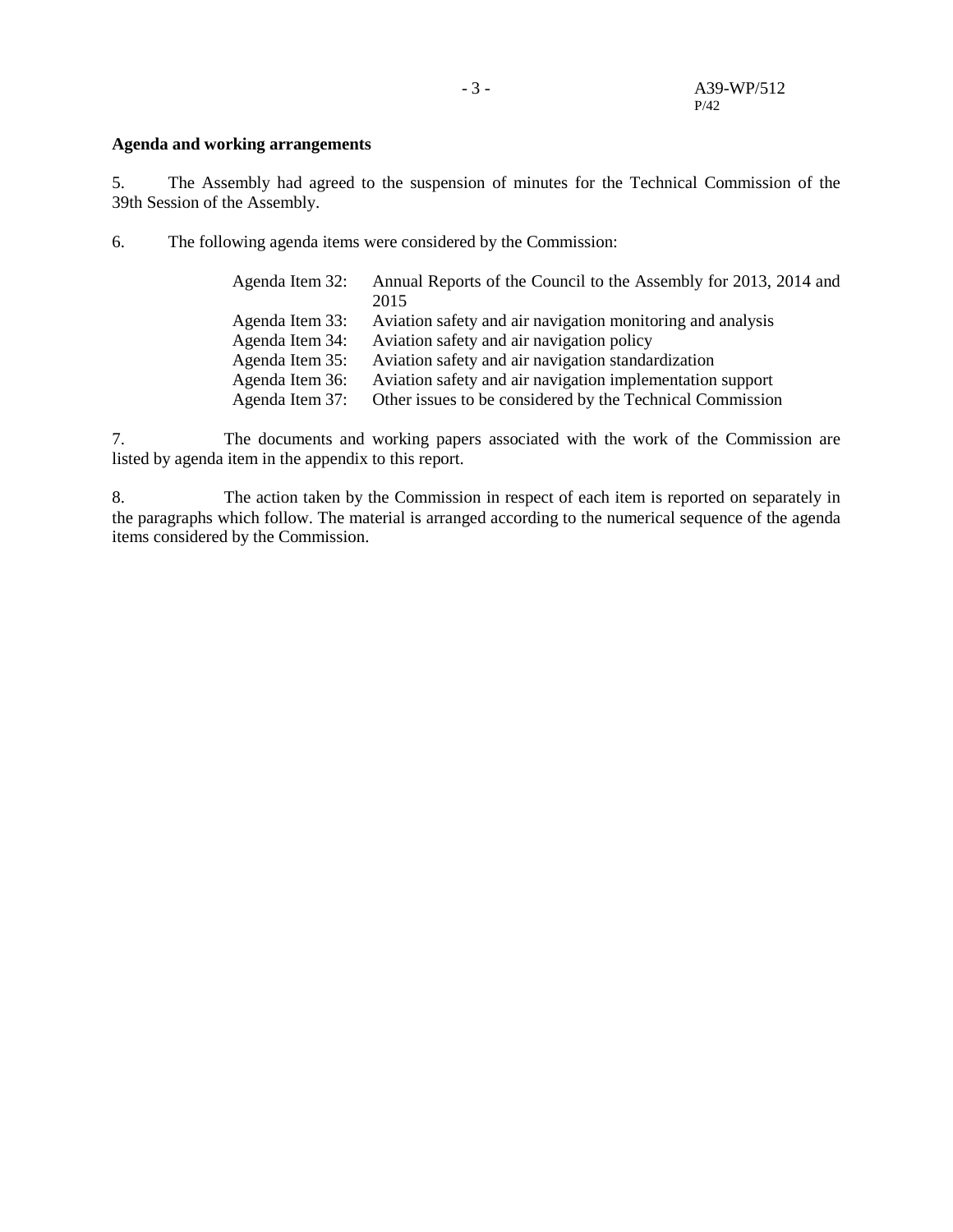32.1 The Technical Commission reviewed those parts of the Annual Reports of the Council to the Assembly for 2013, 2014 and 2015, and the supplementary report covering the first six months of 2016, falling within its field of competence. (The Annual Reports are now in a new online format available at [http://www.icao.int/Meetings/a39/Pages/documentation-reference-documents.aspx\)](http://www.icao.int/Meetings/a39/Pages/documentation-reference-documents.aspx).

32.2 The Commission noted, without comment, the work accomplished in the air navigation field during the past three years, as indicated under the Safety and Air Navigation Capacity and Efficiency Strategic Objectives, and expressed its gratitude.

— — — — — — — —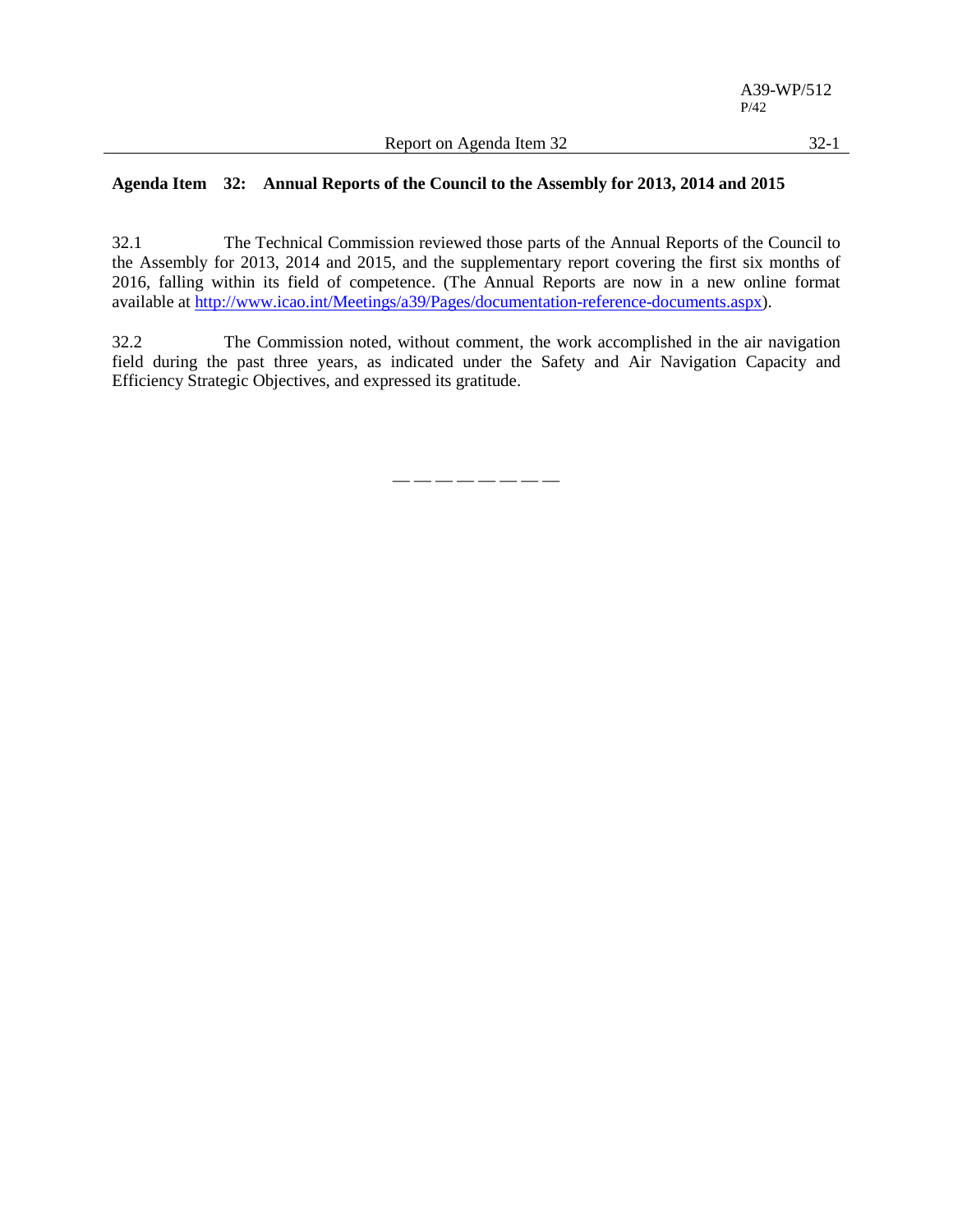# **Agenda Item 33: Aviation safety and air navigation monitoring and analysis**

33.1 The Commission reviewed A39-WP/30, presented by the Council, and noted the current status of the objectives, priorities and enablers of the 2014-2016 edition of the *2014-2016 Global Aviation Safety Plan* (GASP, Doc 10004), the priorities of the *2013-2028 Global Air Navigation Plan* (GANP, Doc 9750) and the status and results of Universal Safety Oversight Audit Programme (USOAP) Continuous Monitoring Approach (CMA). The Commission encouraged States to take action on achieving objectives of the GASP and aligning with the priorities of the GANP and to support the regional aviation safety groups (RASGs) and planning and implementation regional groups (PIRGs) in implementing regional priorities. The Commission also encouraged States to provide data on their progress and status of implementation and urged them to provide timely reports of their progress in implementing USOAP corrective action plans (CAPs) and performing self-assessments on the online framework (OLF).

33.2 The Commission reviewed A39-WP/31, presented by the Council, which reported on progress made on the outcomes of the second High-level Safety Conference (HLSC 2015) and provided updates regarding some additional emerging issues. The Commission recognized the benefit of holding divisional-type meetings as a formal means to recommend inputs for additional technical work to be undertaken by ICAO so that the meeting outcomes could be considered in the context of all other demands as part of the budget approval for the next triennium. The Commission agreed that Council should consider instituting this practice.

# **Aircraft tracking**

33.3 The Commission reviewed A39-WP/290, presented by Singapore, which highlighted the importance of operators developing a capability to track aircraft during abnormal operations. The Commission noted that ICAO was developing guidance on abnormal event monitoring as part of the ongoing work on aircraft tracking, which was planned to be complete by the end of the first quarter of 2017.

33.4 The Commission reviewed A39-WP/168, presented by the African Civil Aviation Commission (AFCAC) on the Global Aeronautical Distress and Safety System (GADSS) Concept of Operations and the expected benefits for search and rescue (SAR) in the Africa-Indian Ocean (AFI) Region. The Commission encouraged ICAO to complete the development of the GADSS Concept of Operations and publish the associated guidance for States. The Commission agreed that ICAO should promote the development of efficient SAR capabilities in the AFI Region, and supported initiatives already underway to achieve this. States were also encouraged to support ICAO's position on the GADSS at the next International Telecommunication Union (ITU) meeting. The Commission was also reminded of the potential suitability of existing space system for search of vessels in distress search and rescue satellite-aided tracking (COSPAS / SARSAT) to assist with implementing the GADSS Concept.

33.5 Information papers, provided by China (A39-WP/274), the United States (A39-WP/269) and the International Mobile Satellite Organization (IMSO) (A39-WP/394), were noted.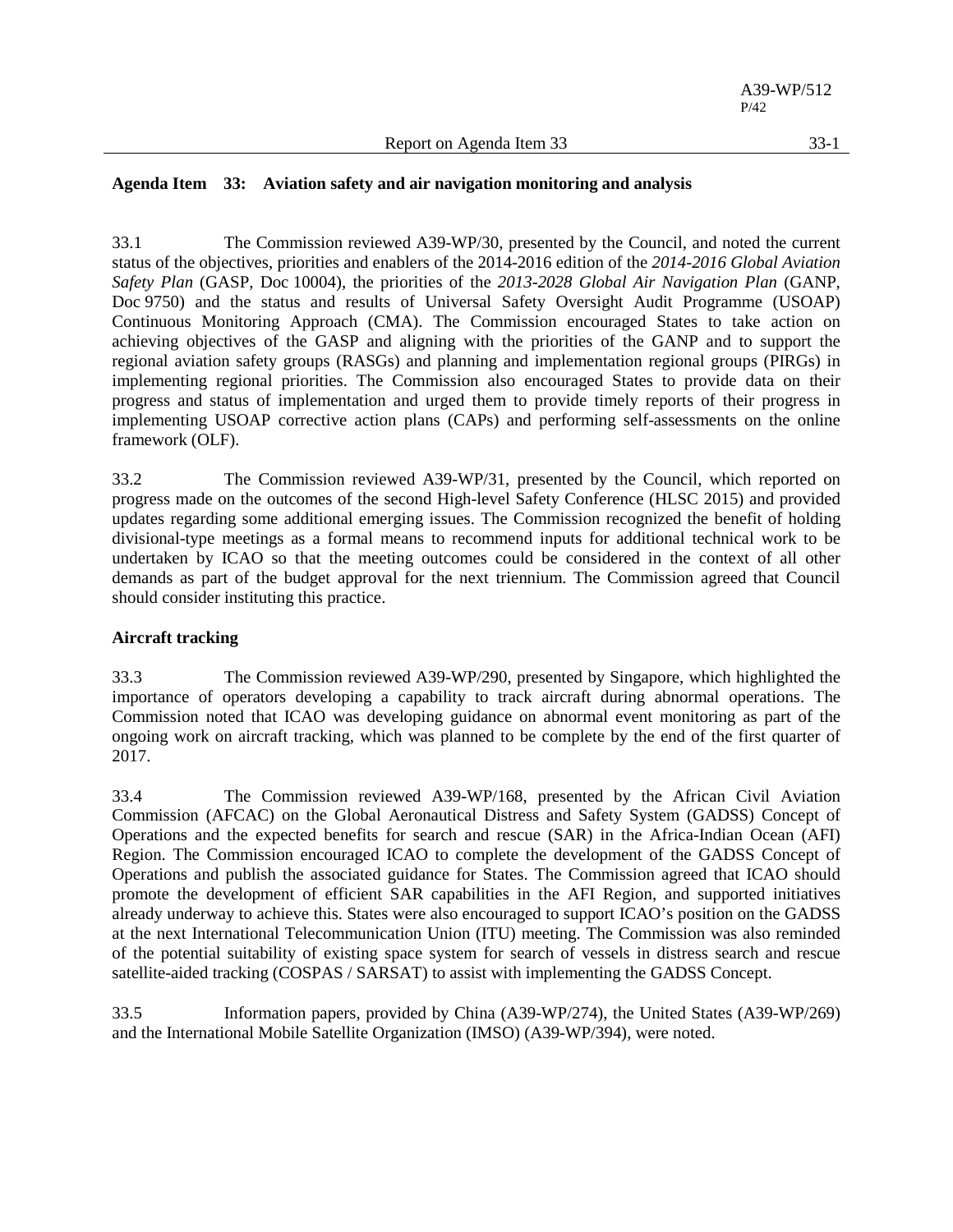#### **Remotely piloted aircraft system (RPAS)**

33.6 The Commission reviewed A39-WP/439, presented by Brazil, and A39-WP/303, presented by the Dominican Republic, which addressed the need for guidance material to support safe remotely piloted aircraft systems (RPAS) operations and user-friendly and effective awareness and educational campaigns among unmanned aircraft system (UAS) users.

33.7 The Commission noted A39-WP/281 Revision No. 1, presented by Japan, which introduced an overview of their new rules on unmanned aircraft and requested States to share their unmanned aviation regulations.

33.8 The Commission noted A39-WP/335, presented by China, which outlined the main challenges in China regarding regulation of unmanned aircraft and proposed a cloud-based system for the regulation of small UAS. Concern was raised regarding technical aspects and cyber-resiliency of such a system. The Commission recommended that studies in that regard be conducted and brought to ICAO for further consideration.

33.9 The Commission reviewed A39-WP/103, presented by the United States. The paper addressed the rapidly developing sector of UAS and requested adjustments in the global framework in order to accommodate new non-traditional entrants.

33.10 The Commission reviewed A39-WP/146, presented by Mexico supported by Argentina, Aruba, Belize, Bolivia, Brazil, Chile, Colombia, Costa Rica, Cuba, Ecuador, El Salvador, Guatemala, Honduras, Jamaica, Nicaragua, Panama, Paraguay, Peru, Dominican Republic, Uruguay, Venezuela and Brazil, which urged States to give high priority to UAS regulations and oversight within their State safety programme (SSP) and for ICAO to expand its scope of work to include other UAS in the regulatory framework with a properly funded mechanism to accomplish this expansion. The Commission also reviewed A39-WP/289 Revision No. 1, presented by Singapore, Malaysia, Marshall Islands, New Zealand, Palau, Papa New Guinea and Solomon Islands, which also requested ICAO to lead efforts to harmonize key regulatory practices for small UAS operations.

33.11 The Commission reviewed A39-WP/95, presented by Slovakia on behalf of the European Union (EU) and its Member States<sup>[1](#page-5-0)</sup>, the other Member States of the European Civil Aviation Conference  $(ECAC)^2$  $(ECAC)^2$ ; and by the European Organisation for the Safety of Air Navigation (EUROCONTROL). The paper outlined the importance of establishing a coherent framework for RPAS operations.

33.12 The Commission reviewed A39-WP/116, presented by the Airports Council International (ACI), Civil Air Navigation Services Organisation (CANSO), International Air Transport Association (IATA), International Coordinating Council of Aerospace Industries Associations (ICCAIA), International Federation of Air Line Pilots' Associations (IFALPA), International Federation of Air Traffic Controllers' Associations (IFATCA), the International Council of Aircraft Owner and Pilot

<span id="page-5-0"></span><sup>&</sup>lt;sup>1</sup> Austria, Belgium, Bulgaria, Croatia, Cyprus, Czech Republic, Denmark, Estonia, Finland, France, Germany, Greece, Hungary, Ireland, Italy, Latvia, Lithuania, Luxemburg, Malta, Netherlands, Poland, Portugal, Romania, Slovakia, Slovenia, Spain, Sweden and United Kingdom

<span id="page-5-1"></span><sup>&</sup>lt;sup>2</sup> Albania, Armenia, Azerbaijan, Bosnia and Herzegovina, Georgia, Iceland, Republic of Moldova, Monaco, Montenegro, Norway, San Marino, Serbia, Switzerland, The former Yugoslav Republic of Macedonia, Turkey and Ukraine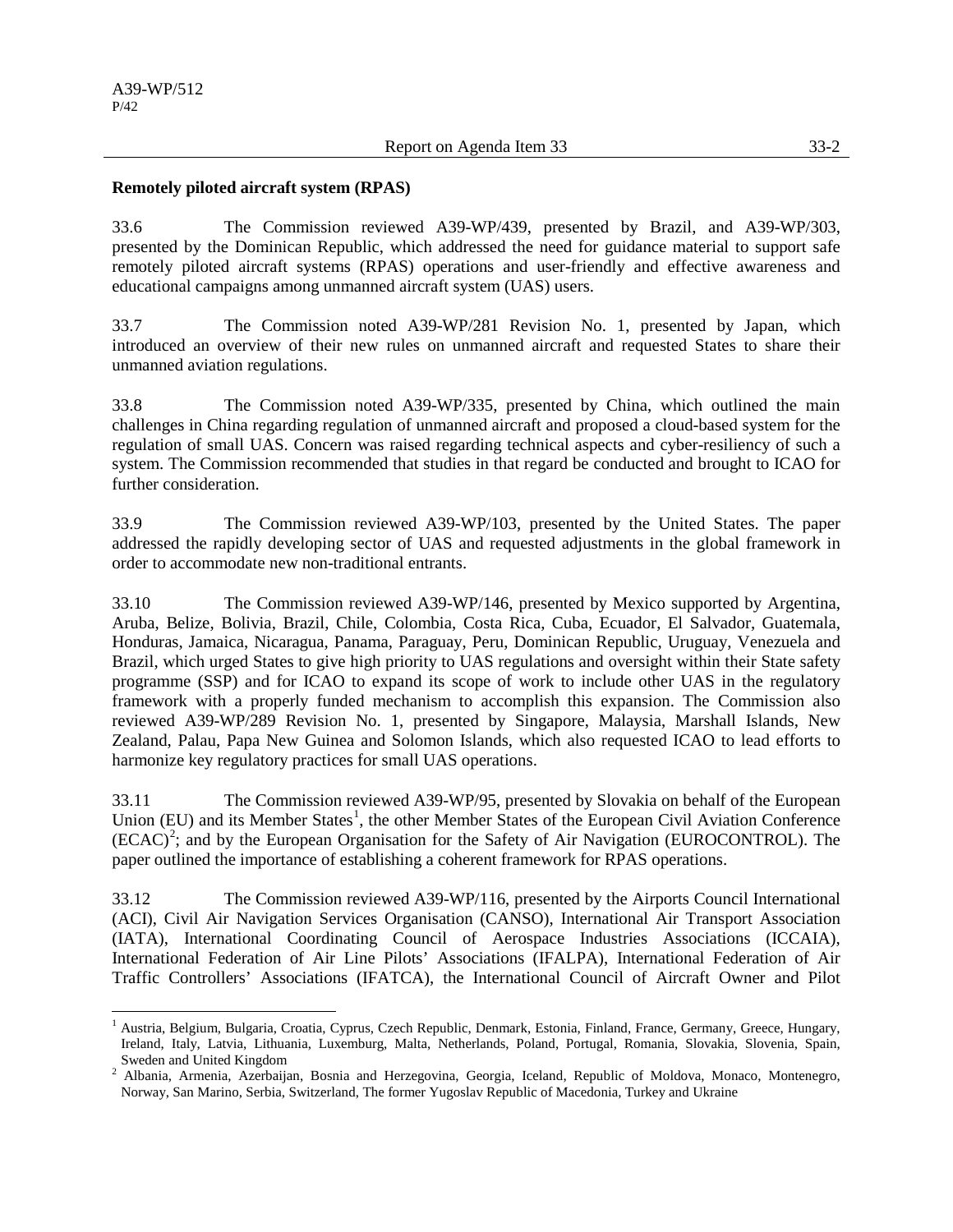Associations (IAOPA), which requested the development of Standards in support of harmonized UAS operations.

33.13 The Commission noted information on the online toolkit being developed by ICAO. The toolkit would include guidance material to support regulators in developing and implementing national regulations. In addition, it would include best practices and examples from States that had regulations in place. The toolkit was expected to be available shortly after the conclusion of the 39th Session of the Assembly.

33.14 The Commission noted wide support for the ICAO work on RPAS and agreed that development of a global baseline of provisions and guidance material for the proper harmonization of regulations on UAS that remain outside of the international instrument flight rules (IFR) framework was justified. In order to facilitate this expansion of ICAO's work programme, an innovative and flexible approach should be adopted, taking into account ongoing developments at national, regional and international levels including the Joint Authorities for Rulemaking on Unmanned Systems (JARUS).

33.15 The Commission agreed that ICAO should develop guidance material to support safe RPAS/UAS operations including awareness and educational campaigns amongst users and to promote the exchange of information amongst States regarding their unmanned aviation regulations. The Commission agreed that the Council should review the proposals with respect to existing priorities funded through the 2017-2019 Budget and the availability of extra-budgetary resources.

33.16 Information papers were provided by Brazil (A39-WP/265), Cuba (A39-WP/454), Indonesia (A39-WP/226), Russian Federation (A39-WP/296 Revision No. 1), United States (A39-WP/82), and Slovakia on behalf of the EU, ECAC and EUROCONTROL (A39-WP/107). A related information paper under Agenda Item 16 was provided by Spain (A39-WP/132).

# **Conflict zones**

33.17 The Commission reviewed A39-WP/108 Revision No. 1, presented by Slovakia on behalf of the EU, ECAC and EUROCONTROL, Australia and Malaysia. The paper outlined proposals to: complete the work programme recommended by the Task Force on Risks to Civil Aviation arising from Conflict Zones (TF RCZ); complement the existing work programme on conflict zones through a review of all relevant Annex provisions; and, upon completion of the work programme on conflict zones, called upon the Council to reconsider the inclusion of conflict zones in the work programme of the Legal Committee. The Commission supported the actions proposed in A39-WP/108 Revision No. 1 and A39-WP/200, presented by CANSO, and agreed the Council should afford priority to the action items in light of the 2017-2019 Budget and the availability of extra-budgetary resources. Furthermore, the Commission highlighted the importance of information sharing and the need for member States to engage in these efforts.

33.18 The Commission reviewed A39-WP/376, presented by the Russian Federation which proposed that the Council reassess the Conflict Zone Information Repository (CZIR) operations to ensure consistency with the Convention and the Code of Conduct for Sharing and Using Safety Information. The paper also outlined a recommendation that the Repository be accessible through a secure website. In light of an existing Council decision directing the Secretariat to consider further improvements to the Repository and to prepare appropriate proposals for consideration during its 209th Session, the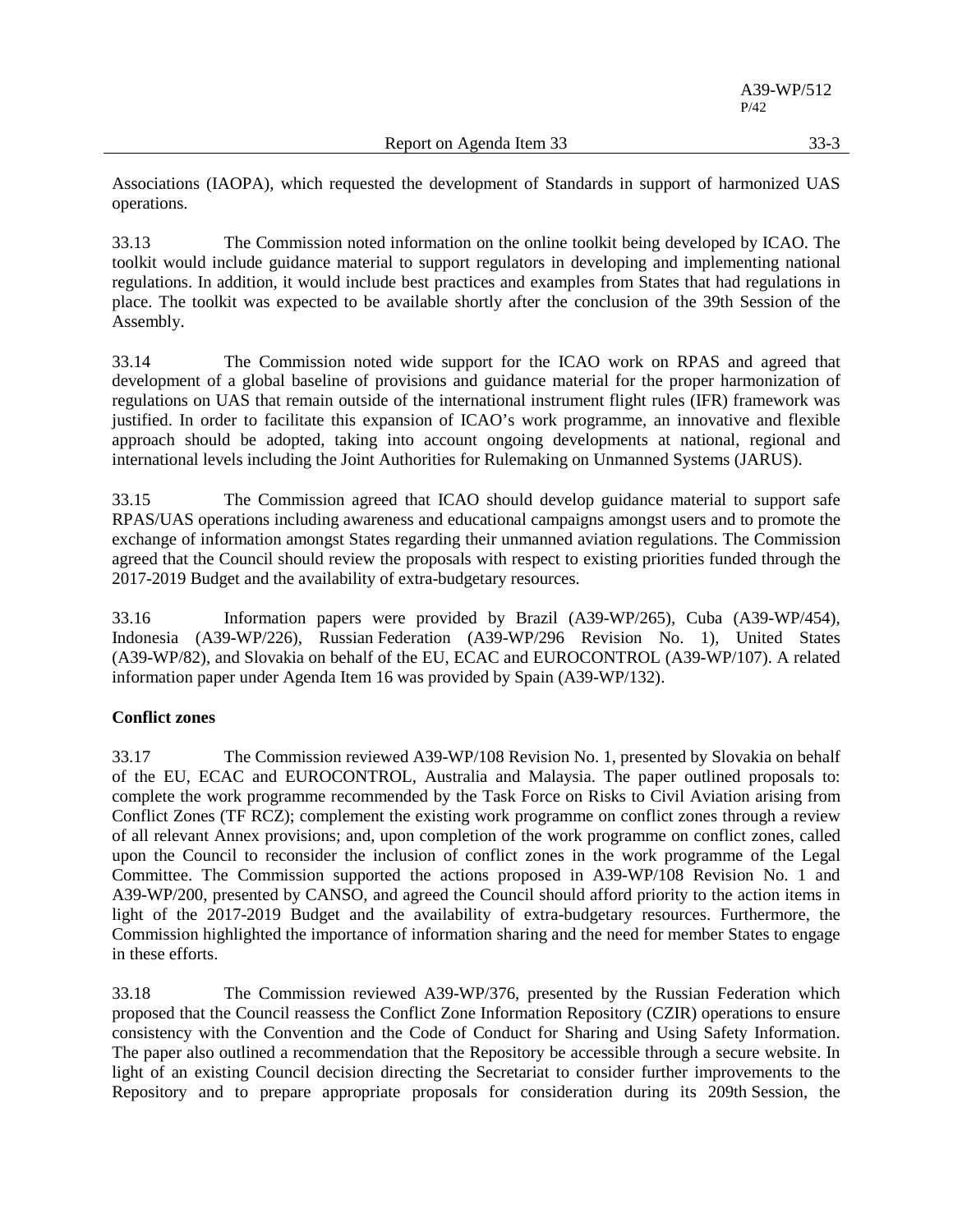Report on Agenda Item 33 33-4

Commission agreed that the points raised in this paper be considered by Council in its further deliberations concerning the future status and operation of to the Repository.

33.19 An information paper presented by Slovakia on behalf of the EU ECAC, EUROCONTROL, Australia and Malaysia (A39-WP/297) was noted.

# **Safety management**

33.20 The Commission reviewed A39-WP/283, presented by Brazil, regarding the extension of safety management systems (SMS) applicability to other sectors of aviation. The Commission also reviewed A39-WP/324 and A39-WP/359 presented by Venezuela (Bolivarian Republic of) supporting regional initiatives to establish guidance and a common reference framework for the acceptable level of safety performance (ALoSP) metrics used by States. A39-WP/324 also addressed the challenges faced by States in implementing the recent amendment to Annex 19 — *Safety Management* and updates required to the State safety programme (SSP) gap analysis. Although support was expressed for these proposals, the Commission recognized that relevant expert groups were currently addressing these issues. In addition, the need for each State to consider the unique aspects of its aviation system in establishing the ALoSP was highlighted.

33.21 Working paper A39-WP/342, presented by China, highlighted the results of pilot projects carried out by the Civil Aviation Administration of China (CAAC) related to safety performance management and specific proposals for ICAO to provide additional implementation support. The Commission was informed that work programme items to address the need for additional implementation support were identified pursuant to HLSC 2015, Recommendation 2/1, and States were encouraged to consider means to support the ICAO Safety Management Programme, as indicated in State letter AN 8/3-16/89, dated 27 September 2016.

33.22 The Commission reviewed A39-WP/109, presented by Peru and endorsed by the countries of the South American (SAM) Region and the twenty-two Member States of the Latin American Civil Aviation Commission (LACAC), proposing that the inclusion of SSPs in the scope of USOAP audits be postponed. The Commission was informed that SSP would only be audited by ICAO on a voluntary but non-confidential basis starting in January 2018 and that, as of 2020, SSP would be audited for the States meeting the criteria to be established by ICAO in line with the GASP. The Commission agreed that ICAO should clarify and communicate this information to all States.

33.23 The Commission reviewed A39-WP/195, presented by CANSO, which contained information on the Standard of Excellence in Air Navigation Services – Safety (SEANS-Safety) programme. The Commission noted and recognized the initiative by CANSO to assist air navigation service providers (ANSPs) in identifying weaknesses in their SMS.

33.24 Information papers were also presented by Cuba (A39-WP/362), India (A39-WP/135), Republic of Korea (A39-WP/420) Spain (A39-WP/419), and the Agency for Air Navigation Safety in Africa and Madagascar (ASECNA) (A39-WP/385).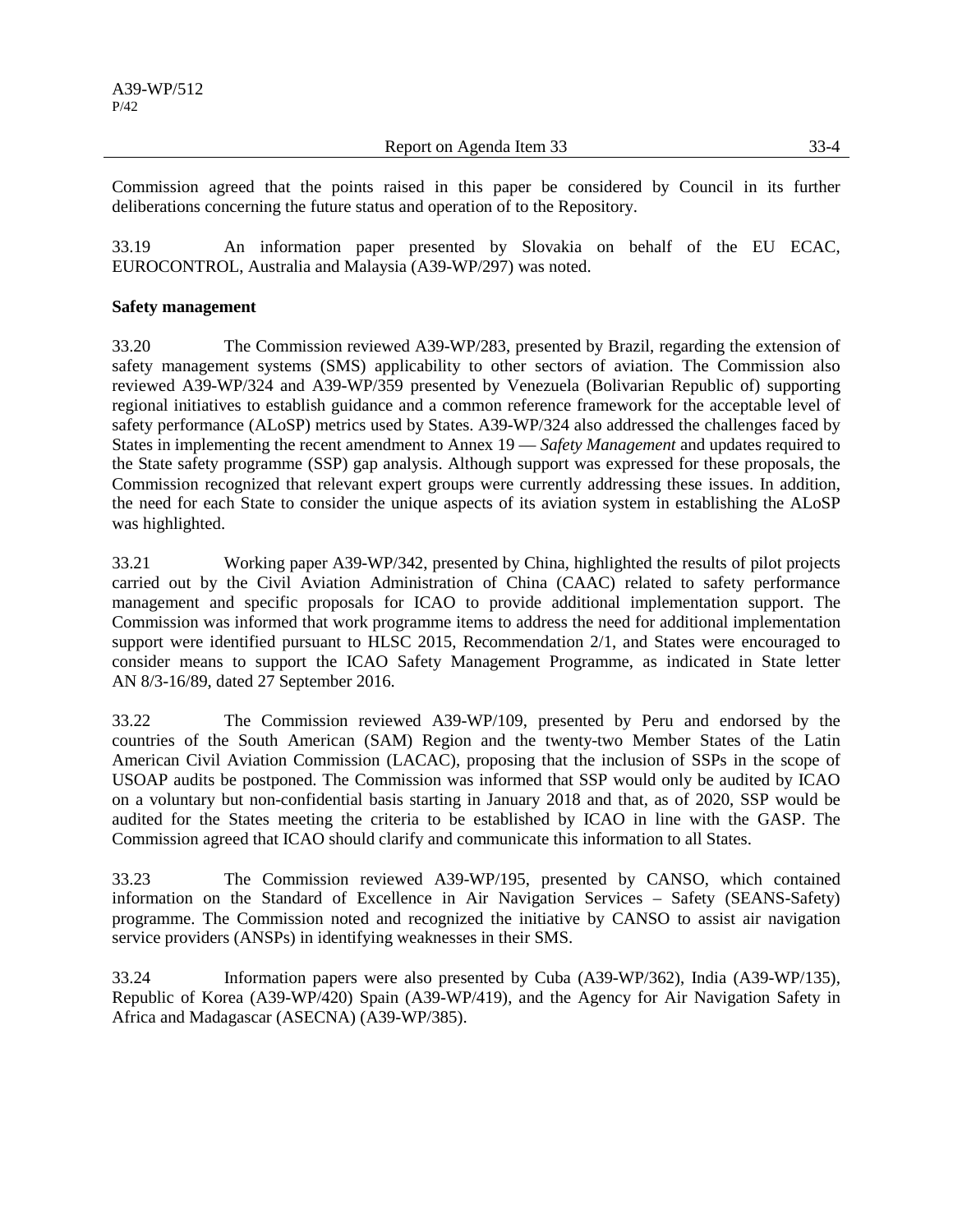#### **Monitoring and analysis**

33.25 The Commission reviewed A39-WP/285, presented by Brazil, which invited States with high effective implementation (EI) rates and ICAO to provide technical assistance to States with lower EIs rates. The Commission noted that ICAO continuously performed analyses of USOAP results and disseminated them on the integrated Safety Trend Analysis and Reporting System (iSTARS) and through the annual safety and air navigation reports which helped identify specific needs for assistance. The Commission noted the support for the work currently being done under the ICAO iMPLEMENT initiatives and also the direct involvement of ICAO ROs in implementation initiatives. The Commission supported the proposals acknowledging the initiatives already put in place by ICAO, and noted that assistance was also provided by States to each other on a bilateral basis.

33.26 The Commission reviewed A39-WP/190 and A39-WP/192 presented by Canada. A39-WP/190 focused on the value of the information in the USOAP CMA OLF proposing that the OLF be enhanced to allow comparisons of similarities and differences in States' safety oversight systems as a basis for States to reach bilateral agreements. The Commission noted that the Secretariat would continue to make enhancements to the OLF and that this proposed functionality would be considered and prioritized amongst all other design improvements that were planned. The Commission also noted that the information on the OLF would be supplemented by bilateral exchanges between States. A39-WP/192 encouraged States to recognize the value of using the OLF protocol questions (PQs) self-assessment as part of the safety assurance component of their SSP. The Commission agreed that ICAO should continue to inform States about the benefit of using the PQ self-assessment as part of their SSP and promote the value of the information contained in the PQ self-assessment.

33.27 The Commission reviewed A39-WP/197, presented by South Africa, proposing that ICAO review the flight operations inspector experience requirements in the *Manual of Procedures for Operations Inspection, Certification and Continued Surveillance* (Doc 8335). The paper also requested ICAO to not use a minimum of 5 000 flight hours experience as a measure of the suitability of an aviation safety inspector (ASI). The Commission noted advice from the Secretariat that ICAO should not use that criteria in USOAP audits, evaluating the qualification of those inspectors according to States' national requirements. The Commission also noted that the experience for flight operations inspectors in Doc 8335 should be aligned with the new *Manual on the Competencies of Civil Aviation Safety Inspectors* (Doc 10070). The Commission agreed to recommend that ICAO consider amending the minimum number of flight hours experience for flight operations ASI in Doc 8335.

33.28 The Commission reviewed A39-WP/213, presented by Australia, Bangladesh, Chile, France, India, Japan, Malaysia, Nepal, New Zealand, Republic of Korea, Russian Federation, Singapore, Tonga and Vanuatu, which recognized that the USOAP CMA had brought significant benefits to both ICAO and States and had been critical in delivering aviation safety. It acknowledged that in order for the programme to continue being valuable and efficient, ICAO should undertake a review of the USOAP CMA including its processes and methodology. The Commission agreed that ICAO should, using available resources, perform a structured review to identify adjustments to USOAP CMA with a view of the further evolution and strengthening of the programme, taking into consideration the evolving safety strategy of ICAO and States' progress in implementing Annex 19, in particular, SSP requirements. The Commission also agreed that, to ensure sufficient independence and to avoid a possible transition to a permanent oversight function, the review should be conducted by a temporary group composed of selected experts, including from Member States and the Secretariat, under the guidance of the ANC, with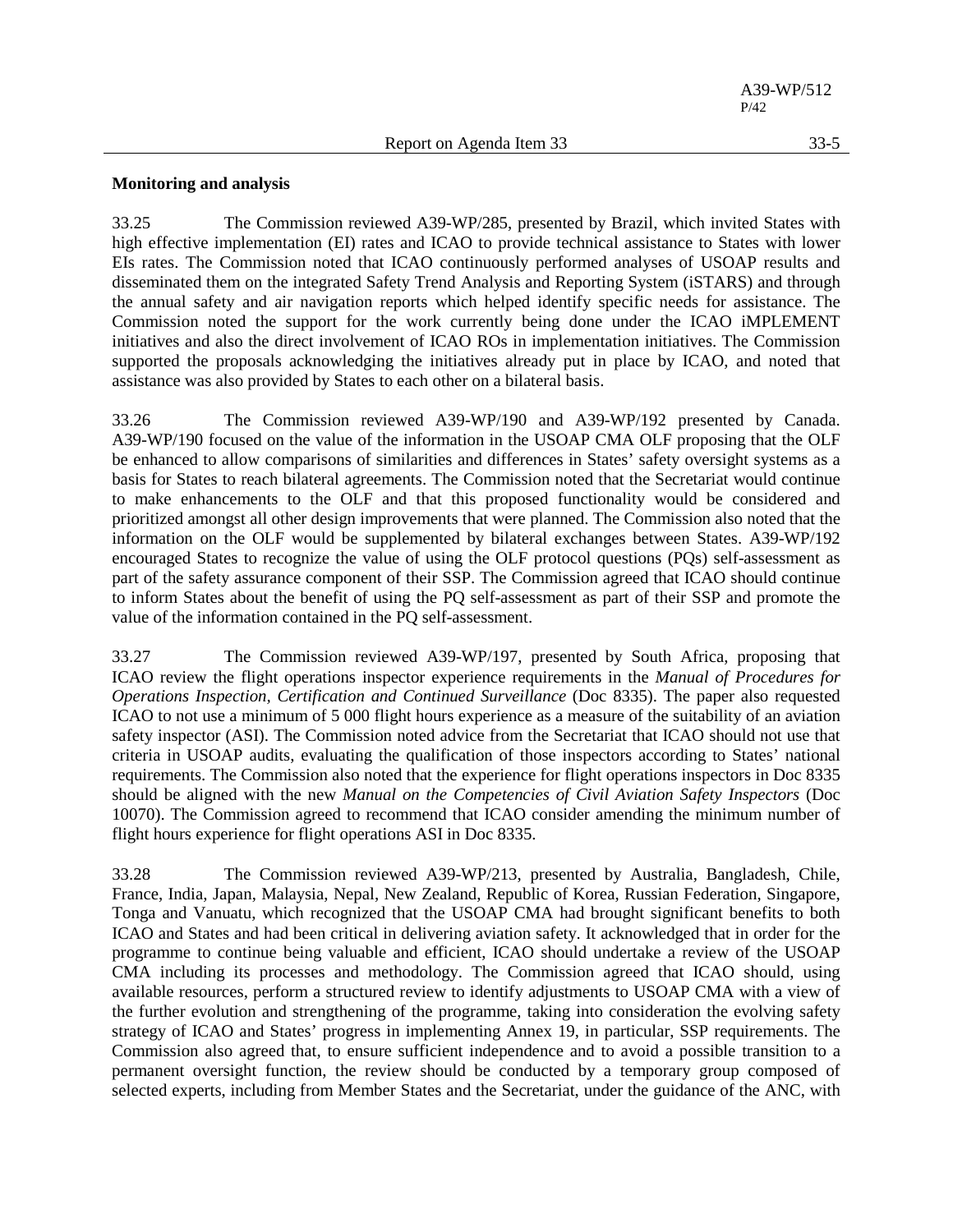Report on Agenda Item 33 33-6

the results reported to the ICAO Council. Such a review should be completed in a timely manner in order to be considered for the next triennium budget.

33.29 Information papers were provided by the Republic of Korea (A39-WP/432 and A39-WP/433), Spain (A39-WP/418), Thailand (A39-WP/399) and IATA (A39-WP/126).

# **Harmonization**

33.30 The Commission reviewed A39-WP/115, presented by Chile with the support of Argentina, Bolivia, Brazil, Colombia, Ecuador, Guyana, Panama, Paraguay, Peru, Uruguay, Suriname, and Venezuela, and A39-WP/142 Revision No. 1, presented by India, that described the progress made to reduce duplication of activities concerning certification and oversight of approved maintenance organizations (AMOs) and approved training organizations (ATOs). The Commission noted the existing ICAO framework for the oversight of ATOs and supported the ongoing work to develop recognition processes for the approval by another State of ATOs, leveraging existing approvals. It recommended that States be urged to use these processes or conclude agreements for recognition with other States. Additionally, the Commission noted and supported the ongoing work by ICAO to facilitate a globally harmonized approach for the approval and recognition or reciprocal acceptance of AMOs and further recommended that States be urged to harmonize their regulations related to AMOs and ATOs

33.31 The Commission reviewed A39-WP/162, presented by the United Arab Emirates, which focused on the need to reduce the regulatory and oversight burden regarding the approval of maintenance organizations. The Commission noted the information, and recognized the benefits of using the Maintenance Organization Review Certificate (MORC) Scheme.

# **Other issues**

33.32 The Commission reviewed A39-WP/220, presented by Indonesia, which contained a case study of the implementation of performance-based navigation (PBN) navigation specifications. The Commission noted the information and recommended that ICAO be requested to continue work on the development of visual guided approaches (VGA) which could be used to facilitate airport access.

33.33 The Commission reviewed A39-WP/113, presented by Chile with the support of Argentina, Bolivia, Brazil, Colombia, Ecuador, Guyana, Panama, Paraguay, Peru, Suriname, Uruguay and Venezuela (Bolivarian Republic of), which contained a progress report on the attainment of the safety and air navigation goals for 2016 set in the Declaration of Bogota. The Commission acknowledged the concerns expressed in the paper noting that it would not be practical (nor in line with other global statistics) for ICAO to produce statistics based on the attribution of causes or contributing factors to States involved in an accident or serious incident. Mindful of the needs of the Latin American States, the Commission recommended that the Council consider the development of a system for the validation of data and classification of accidents and incidents on a State or regional basis. Such system should allow for the classification of occurrences based on the causes and contributing factors taking into account existing priorities funded through the 2017-2019 Budget and the availability of extra-budgetary resources.

33.34 The Commission reviewed A39-WP/260 Revision No. 1, presented by Trinidad and Tobago with the support of Antigua and Barbuda, Aruba, Bahamas, Barbados, Belize, Canada, Costa Rica, Cuba, Curaçao, Dominican Republic, El Salvador, France (French Antilles), Grenada,